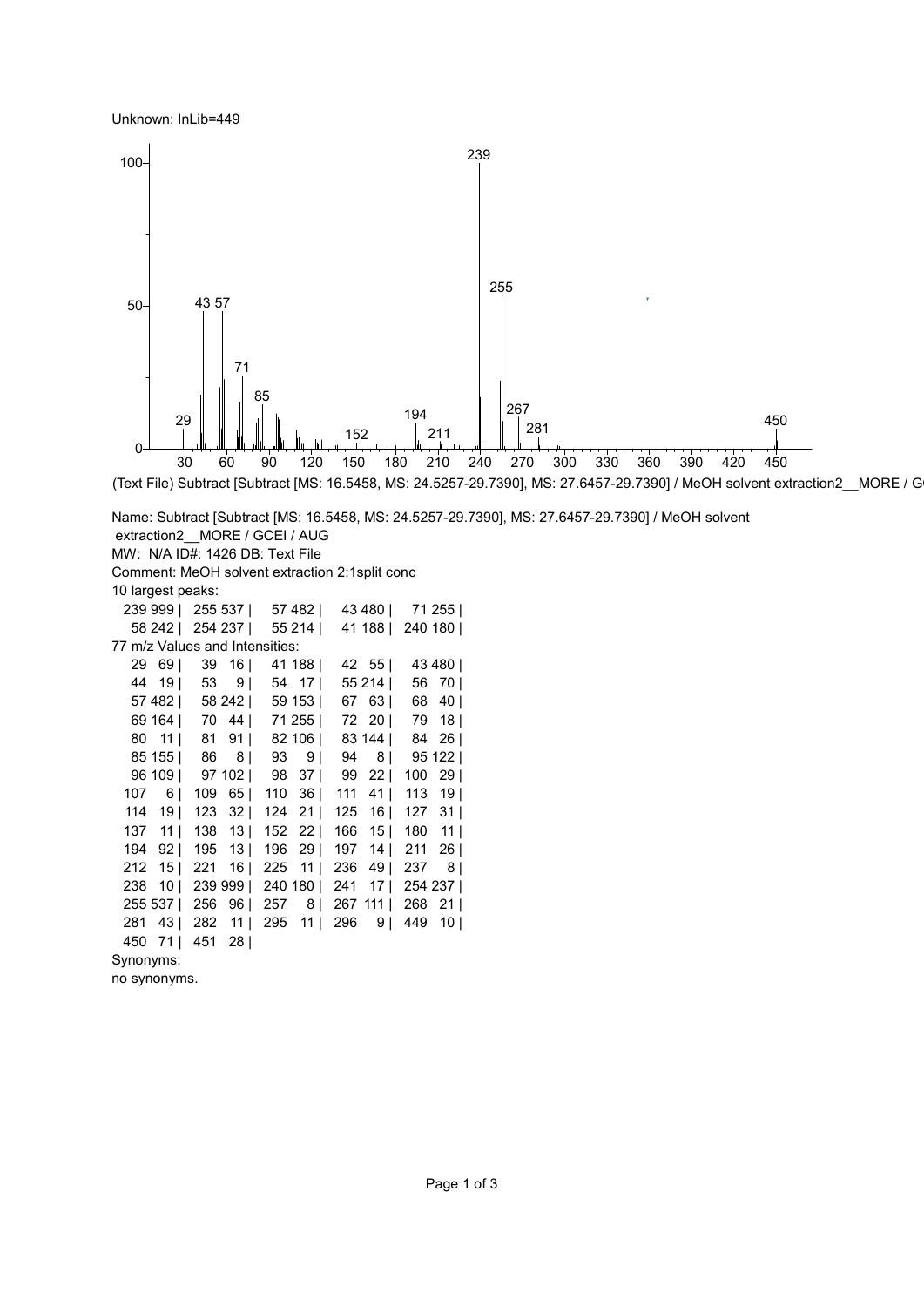





Name: 16-Hentriacontanone Formula: C<sub>31</sub>H<sub>62</sub>O MW: 450 Exact Mass: 450.480066 CAS#: 502-73-8 NIST#: 188365 ID#: 35746 DB: replib Other DBs: HODOC, NIH, EINECS Contributor: Chemical Concepts InChIKey: UNRFDARCMOHDBJ-UHFFFAOYSA-N Non-stereo 10 largest peaks: 999 | 57 867 | 43 777 | 71 592 | 255 555 | 442 | 58 420 | 254 348 | 69 331 | 41 319 | 138 m/z Values and Intensities: 26 5 | 27 45 | 28 18 | 29 138 | 30 3 | 31 4 | 39 35 | 40 8 | 41 319 | 42 75 | 777 | 44 27 | 45 20 | 53 19 | 54 41 | 442 | 56 121 | 57 867 | 58 420 | 59 257 | 22 | 65 7 | 66 5 | 67 106 | 68 68 | 331 | 70 85 | 71 592 | 72 45 | 73 18 | 8 | 79 20 | 80 14 | 81 134 | 82 171 |